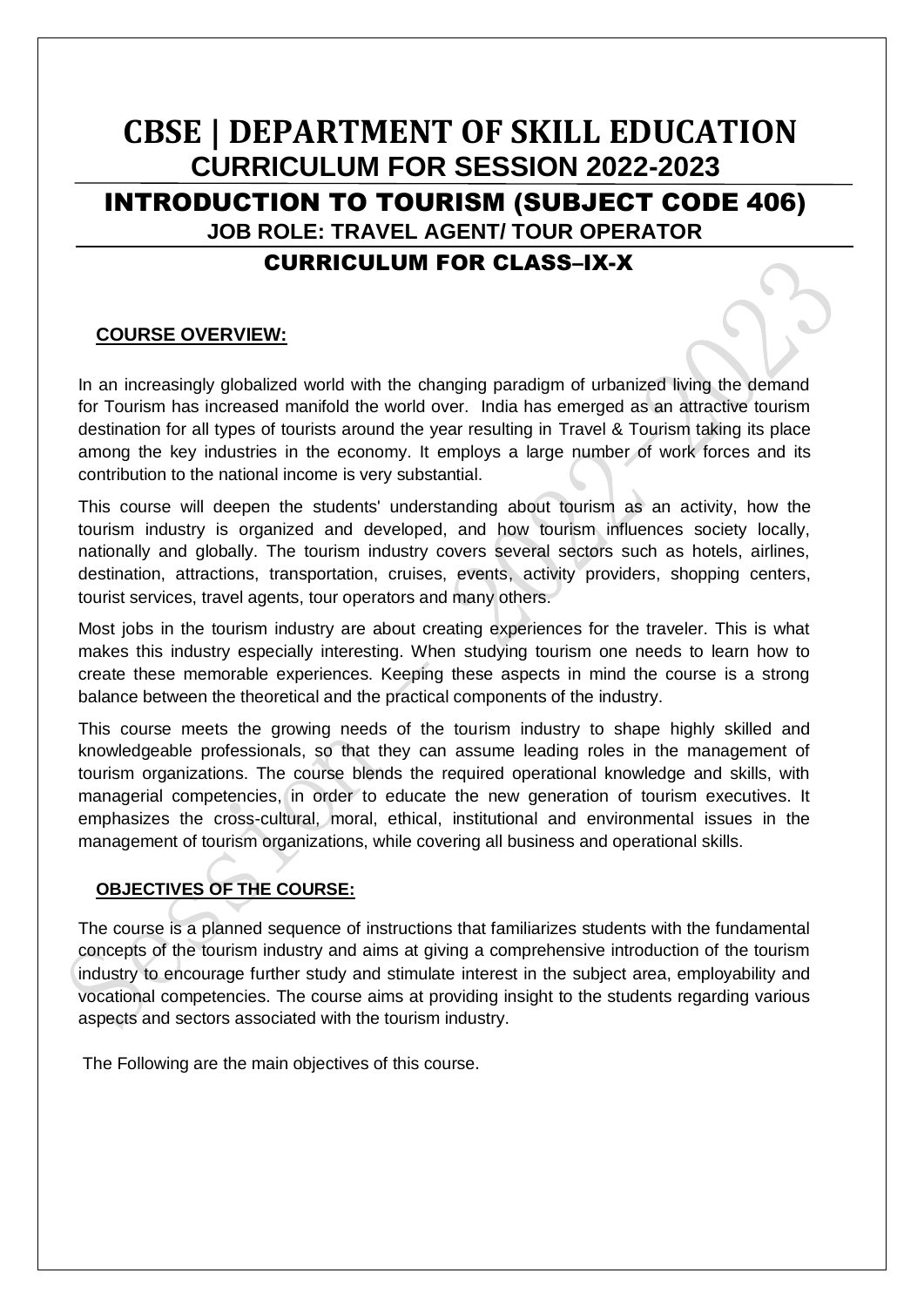- To familiarize the students regarding various dimensions of tourism industry and career opportunities available in this field.
- To develop practical understanding among the students associated with tourism business through classroom discussion/ participation and projects.
- To equip all students with knowledge, understandings, skills, attitudes and values needed for future success.
- To develop transferrable skills among the students for managing various operations efficiently so that they could be ready to join the tourism industry.
- To provide knowledge to students in concise and understandable format so that students could learn and apply these concepts in their career.
- To demonstrate an understanding of the impact of tourism at individual, local, national, regional and global levels.
- To demonstrate an understanding of the principles of good management and customer service.

# **SALIENT FEATURES:**

- Tourism industry is a people based industry and is commonly referred to as Service Industry.
- In the tourism industry service is far more important than the product.
- Travel and tourism is the largest earner of foreign exchange around the world and Employs a large number of people directly or indirectly through Industries.
- Hoteliers, Transporters, Travel Agents, Tour Guide and many more jointly play a very key role in making the final product and delivering it to the customers.
- Tourism is the fastest growing industry in the world, with career opportunities in lodging, transportation, attraction, events, food services and many more.
- Tourism is related to broader economic and social issues including commoditization and globalization of culture, hospitality, friendship, pleasure, and places as well as their attractions.

Travel business is an economic activity, which is related with continuous and regular buying and selling of travel related services.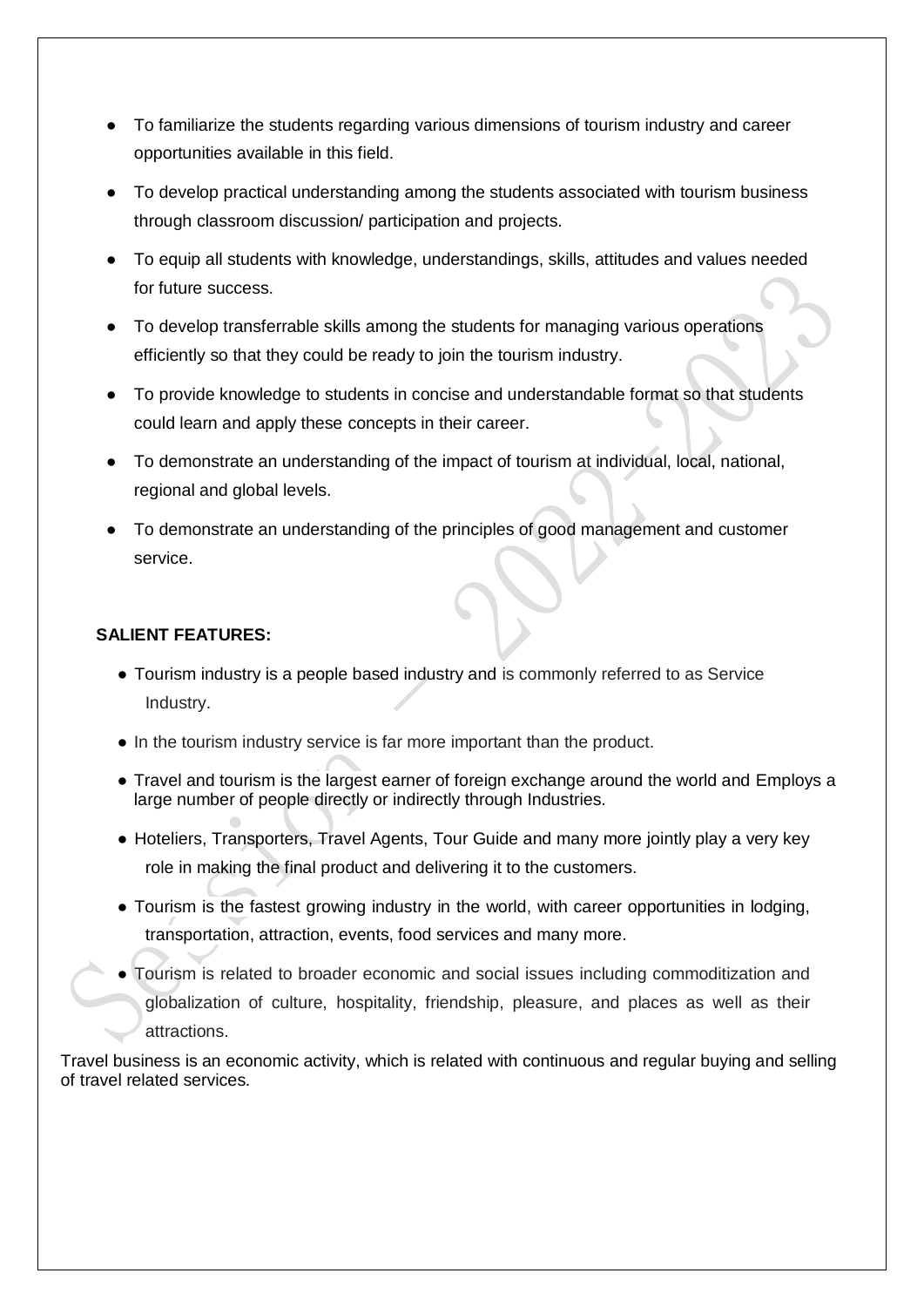#### **LIST OF EQUIPMENT AND MATERIALS:**

The list given below is suggestive and an exhaustive list should be prepared by the vocational teacher. Only basic tools, equipment and accessories should be procured by the Institution so that the routine tasks can be performed by the students regularly for practice and acquiring adequate practical experience.

## **Material Required:**

- 1. Globe
- 2. Maps
- 3. Charts
- 4. Atlases
- 5. Models
- 6. Clocks
- 7. Travel itinerary samples
- 8. Brochures
- 9. Pamphlets
- 10. News Paper
- 11. Tariff of hotels
- 12. Travel guidebooks
- 13. Travel magazines
- 14. Travel catalogues
- 15. Visa application forms
- 16. Passport application forms
- 17. Advertising material
- 18. Basic art supplies for poster, pamphlets and brochure making.

#### **Teaching/Training Aids:**

- 1. Computer
- 2. Internet
- 3. LCD Projector
- 4. Projection Screen
- 5. White/Black Boards
- 6. Flip Charts
- 7. Video and audio recorders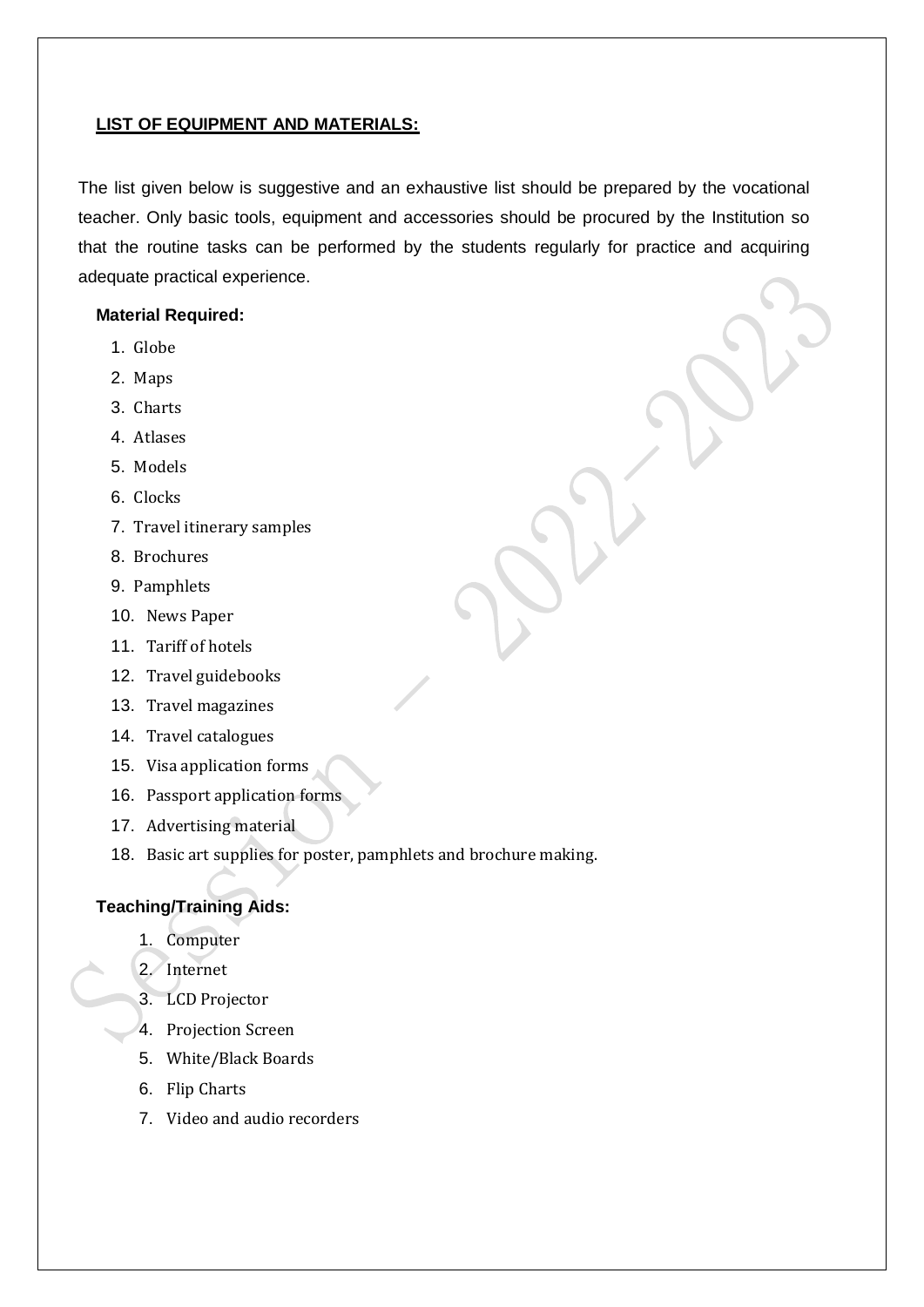# **CAREER OPPORTUNITIES:**

Tourism sector provides huge career opportunities to all age group of people irrespective of qualification, gender, race and religion. The following career opportunities are available in the field of tourism. Students can choose any field based on their interest and suitability.

- Travel Blogger
- Airline Staff
- Hotelier
- Tourism manager
- Travel consultant
- Front office executive
- Travel executive
- Tourist guide
- Transport agent
- Ticketing agent
- Travel agent
- Tour operator
- Visa executive
- Event manager
- Destination manager
- Immigration consultant
- Tourism information officer
- Conference coordinator
- Tourism coordinator
- Inbound/ Outbound tourism coordinator

## **VERTICAL MOBILITY:**

At graduate level, students may start their career as an executive and they can reach at managerial level over a period of time. Students could also start their own business and become successful entrepreneurs. For the career progression, following career options are available in tourism field.

- Tourist guide
- Travel executive
- Travel agent
- Tourism manager
- Tour operator

## **CURRICULUM:**

This course is a planned sequence of instructions consisting of Units meant for developing employability and Skills competencies of students of Class IX and X opting for Skills subject along with other subjects.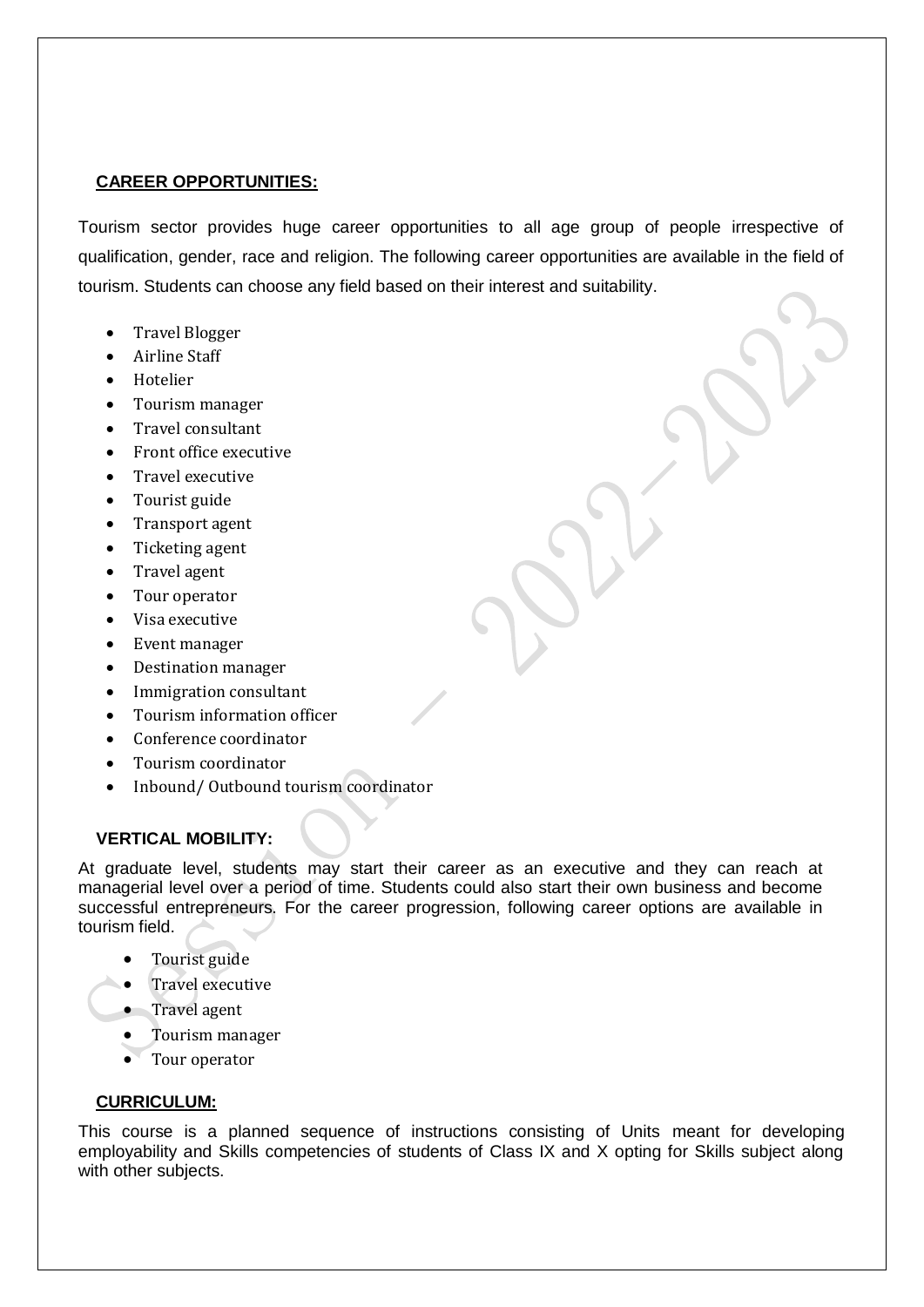# **Introduction to Tourism(406) Class IX (Session 2022-23)**

**Total Marks: 100 (Theory-50+Practical-50)**

|                                | <b>UNITS</b>                                                    | <b>NO. OF HOURS</b><br>for Theory and Practical<br>220 | <b>MAX. MARKS</b><br>for Theory and<br><b>Practical</b><br>100 |
|--------------------------------|-----------------------------------------------------------------|--------------------------------------------------------|----------------------------------------------------------------|
|                                | <b>Employability Skills</b>                                     |                                                        |                                                                |
|                                | Unit 1: Communication Skills-I                                  | 13                                                     | $\overline{2}$                                                 |
|                                | Unit 2: Self-Management Skills-I                                | 07                                                     | $\overline{a}$                                                 |
| Part A                         | Unit 3 : ICT Skills-I                                           | 13                                                     | $\overline{2}$                                                 |
|                                | Unit 4 : Entrepreneurial Skills-I                               | 10                                                     | $\overline{2}$                                                 |
|                                | Unit 5 : Green Skills-I                                         | 07                                                     | $\overline{2}$                                                 |
|                                | <b>Total</b>                                                    | 50                                                     | 10                                                             |
|                                | <b>Subject Specific Skills</b>                                  |                                                        |                                                                |
| <u>ന</u>                       | Unit 1: Introduction to Tourism -I                              | 30                                                     |                                                                |
|                                | Unit 2: Tourism Business- I                                     | 35                                                     | 40                                                             |
| Part                           | Unit 3: Tourism Product -I                                      | 30                                                     |                                                                |
|                                | <b>Total</b>                                                    | 95                                                     | 40                                                             |
|                                | <b>Practical Work</b>                                           |                                                        |                                                                |
| $\mathbf C$<br>art<br><u>ռ</u> | Project                                                         |                                                        | 20                                                             |
|                                | Viva based on Project                                           |                                                        | 05                                                             |
|                                | Practical File / Report / Portfolio Power<br>Point presentation | 75                                                     | 15                                                             |
|                                | Demonstration of Skill competency via<br><b>Lab Activities</b>  |                                                        | 10                                                             |
|                                | <b>Total</b>                                                    | 75                                                     | 50                                                             |
|                                | <b>GRAND TOTAL</b>                                              | 220                                                    | 100                                                            |

**NOTE: The detailed Curriculum/ Topics to be covered under Part A: Employability Skills can be downloaded from CBSE website**.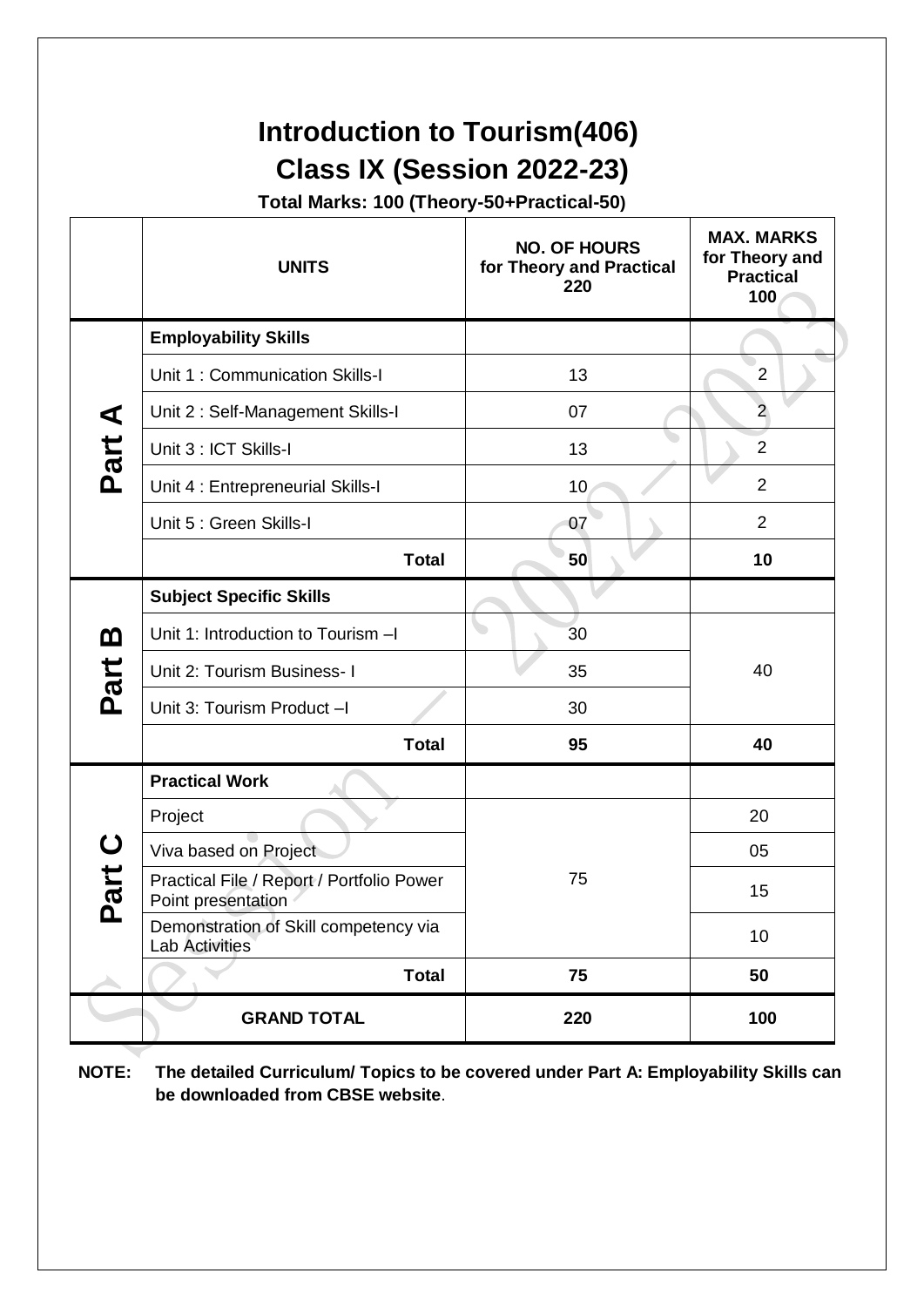| <b>Introduction to Tourism(406)</b> |                                                                |                                                        |                                                                |  |
|-------------------------------------|----------------------------------------------------------------|--------------------------------------------------------|----------------------------------------------------------------|--|
|                                     | Class X (Session 2022-23)                                      |                                                        |                                                                |  |
|                                     | Total Marks: 100 (Theory-50+Practical-50)                      |                                                        |                                                                |  |
|                                     | <b>UNITS</b>                                                   | <b>NO. OF HOURS</b><br>for Theory and Practical<br>220 | <b>MAX. MARKS</b><br>for Theory and<br><b>Practical</b><br>100 |  |
|                                     | <b>Employability Skills</b>                                    |                                                        |                                                                |  |
| P                                   | Unit 1: Communication Skills-II*                               | 13                                                     |                                                                |  |
| a<br>r                              | Unit 2: Self-Management Skills-II                              | 07                                                     | 3                                                              |  |
| t                                   | Unit 3 : ICT Skills-II                                         | 13                                                     | 3 <sup>1</sup>                                                 |  |
| A                                   | Unit 4 : Entrepreneurial Skills-II                             | 10                                                     | $\overline{4}$                                                 |  |
|                                     | Unit 5 : Green Skills-II*                                      | 07                                                     |                                                                |  |
|                                     | <b>Total</b>                                                   | 50                                                     | 10                                                             |  |
|                                     | <b>Subject Specific Skills</b>                                 |                                                        |                                                                |  |
| Part                                | Unit 1:: Soft Skills-II                                        | 25                                                     |                                                                |  |
| B                                   | Unit 2: Introduction to Tourism -II                            | 25                                                     | 40                                                             |  |
|                                     | Unit 3: Tourism Business- II                                   | 20                                                     |                                                                |  |
|                                     | Unit 4: Tourism Product -II                                    | 25                                                     |                                                                |  |
|                                     | <b>Total</b>                                                   | 95                                                     | 40                                                             |  |
|                                     | <b>Practical Work</b>                                          |                                                        |                                                                |  |
| P                                   | Project                                                        |                                                        | 20                                                             |  |
| a                                   | Viva                                                           |                                                        | 05                                                             |  |
| t                                   | Practical File / Portfolio/ Power Point<br>presentation        | 75                                                     | 15                                                             |  |
| $\mathbf c$                         | Demonstration of Skill competency via<br><b>Lab Activities</b> |                                                        | 10                                                             |  |
|                                     | <b>Total</b>                                                   | 75                                                     | 50                                                             |  |
|                                     | <b>GRAND TOTAL</b>                                             | 220                                                    | 100                                                            |  |

**Note: \* marked units are to be assessed through Internal Assessment/ Student Activities. They are not to be assessed in Theory Exams.**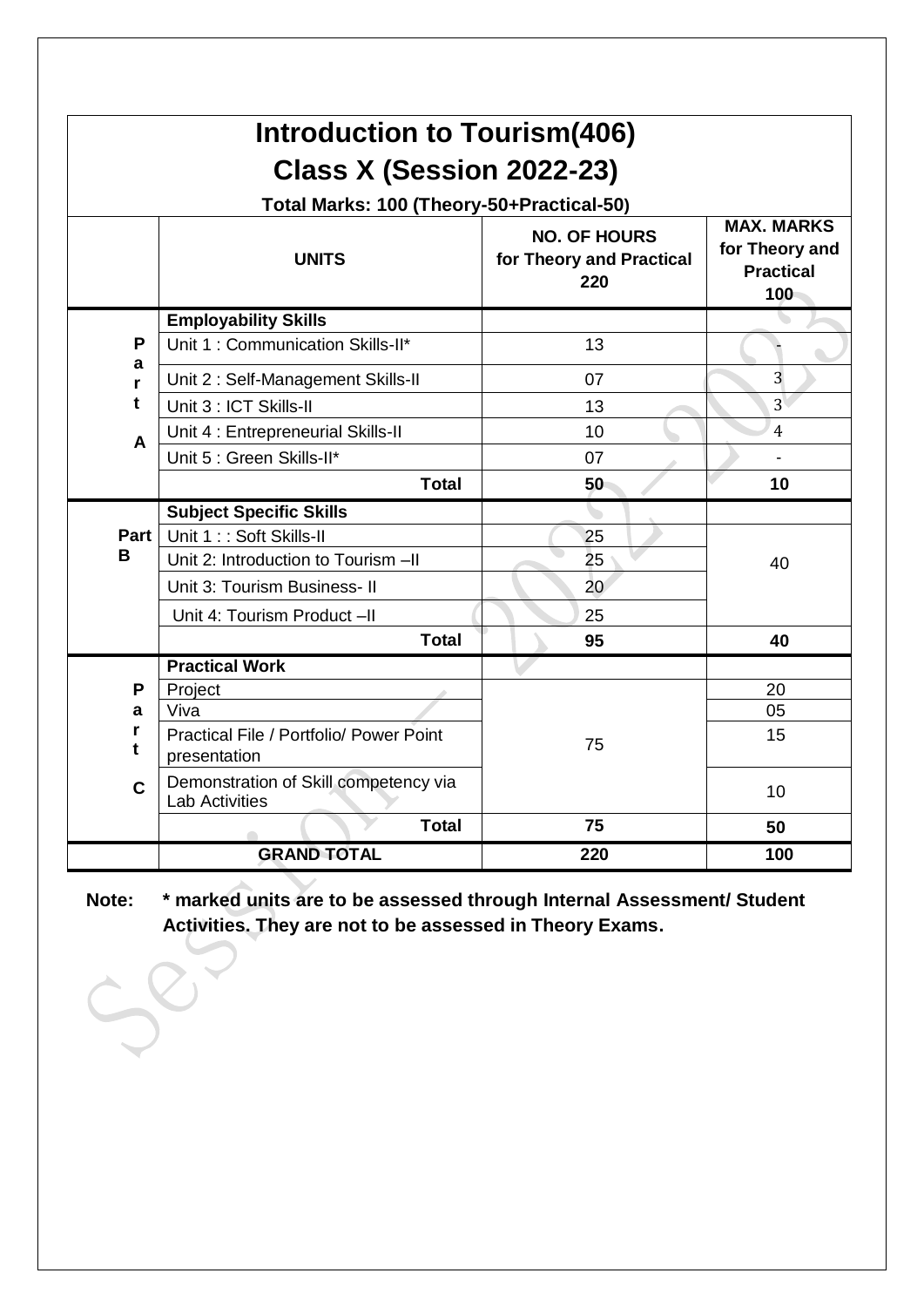# **DETAILED CURRICULUM/TOPICS:**

# **Part-A: EMPLOYABILITY SKILLS**

| S. No. | <b>Units</b>                                               | <b>Duration in Hours</b> |  |
|--------|------------------------------------------------------------|--------------------------|--|
| 1.     | Unit 1: Communication Skills-II*                           | 10                       |  |
| 2.     | Unit 2: Self-management Skills-II                          | 10                       |  |
| 3.     | Unit 3: Information and Communication Technology Skills-II | 10                       |  |
| 4.     | Unit 4: Entrepreneurial Skills-II                          | 15                       |  |
| 5.     | Unit 5: Green Skills-II*                                   | 05                       |  |
|        | <b>TOTAL DURATION</b>                                      | 50                       |  |

# **Note: \* marked units are to be assessed through Internal Assessment/ Student Activities. They are not to be assessed in Theory Exams.**

**The detailed Curriculum/ Topics to be covered under Part A: Employability Skills can be downloaded from CBSE website**.

# **Part-B: Skills**

| <b>S. No.</b> | <b>Units</b>                        | <b>Duration in Hours</b> |
|---------------|-------------------------------------|--------------------------|
| 1.            | Unit 1:: Soft Skills-II             | 25                       |
| 2.            | Unit 2: Introduction to Tourism -II | 25                       |
| 3.            | Unit 3: Tourism Business-II         | 20                       |
| 4.            | Unit 4: Tourism Product -II         | 25                       |
|               | <b>TOTAL DURATION</b>               | 95                       |

**X** 

| <b>UNIT</b>                        | <b>SUB-UNIT</b>                 | <b>SESSION/ ACTIVITY/ PRACTICAL</b>                         |
|------------------------------------|---------------------------------|-------------------------------------------------------------|
| 1. Soft Skills<br>1.1 Introduction |                                 | <b>Session:</b> Understanding the importance of Soft Skills |
|                                    | <b>1.2 Defining Personality</b> | <b>Session:</b> What is personality?                        |
|                                    |                                 | Definition                                                  |
|                                    |                                 | Importance                                                  |
|                                    | 1.3 Determinants of             | Session: Understanding the generic Determinants of          |
|                                    | Personality                     | Personality                                                 |
|                                    |                                 | Understanding factors that shape our                        |
|                                    |                                 | personality                                                 |
|                                    |                                 | Understanding how each individual has a                     |
|                                    |                                 | unique personality                                          |
|                                    |                                 | <b>Activity:</b> Analyses and write an essay on your        |
|                                    |                                 | personality traits                                          |
|                                    | 1.4 Personality Development     | Session: Understanding the process of personality           |
|                                    |                                 | development                                                 |
|                                    |                                 | Its importance in the tourism industry                      |
|                                    |                                 | Studying the aspects related to personality                 |
|                                    |                                 | development                                                 |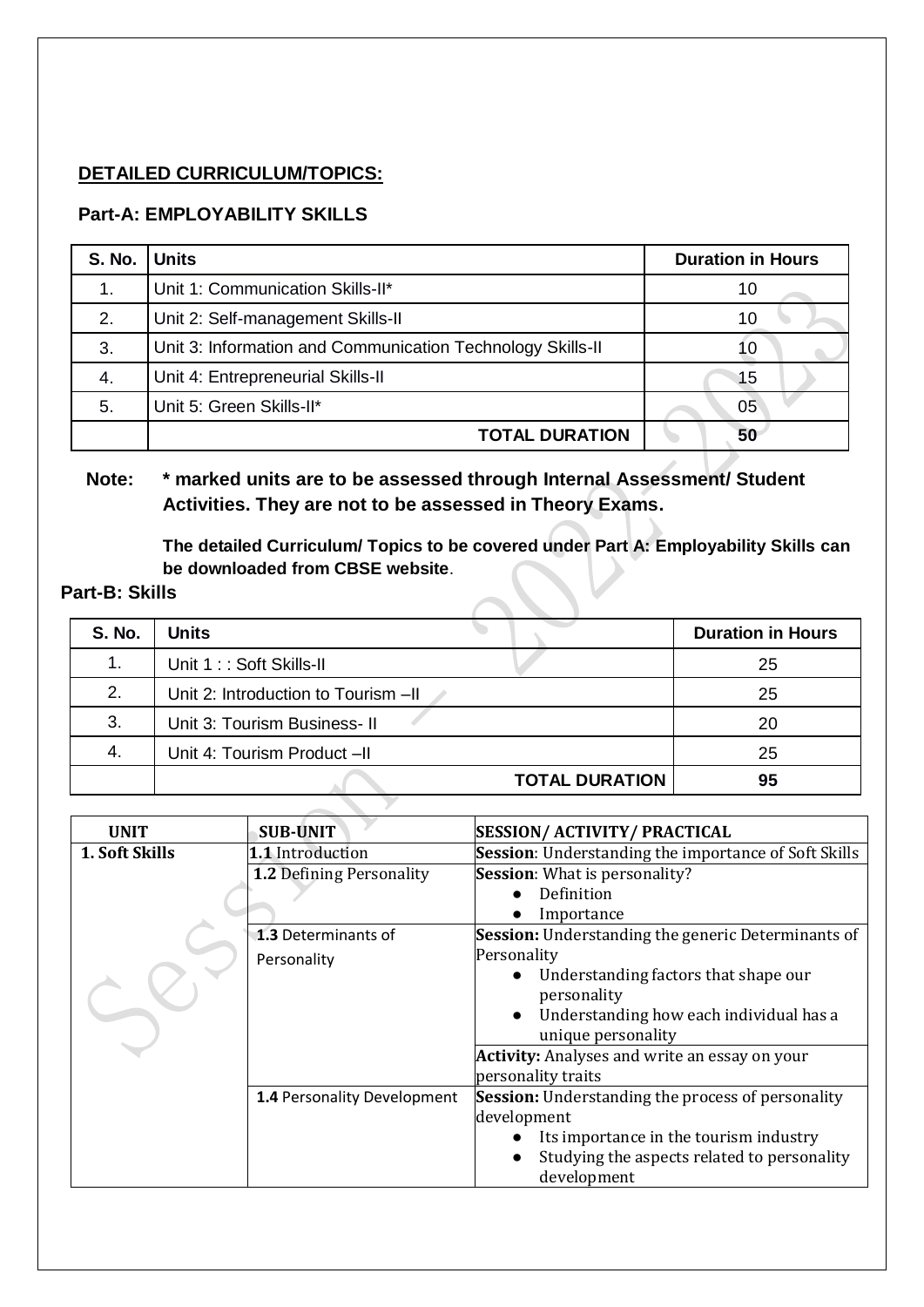|                        | 1.5 Positive Work Attitude      | <b>Session:</b> Determining the relationship between                                                 |
|------------------------|---------------------------------|------------------------------------------------------------------------------------------------------|
|                        |                                 | attitude and personality                                                                             |
|                        |                                 | Power and importance of positive attitude                                                            |
|                        |                                 | Strategies for positive work attitude                                                                |
|                        | 1.6 Creating First Impression*  | <b>Activity/Practical: Understanding the</b><br>importance of first impression*                      |
|                        |                                 |                                                                                                      |
|                        | & Grooming*                     | What is first impression?                                                                            |
|                        |                                 | <b>Grooming (Appearance)</b><br><b>Attire (Dress Code)</b>                                           |
|                        |                                 | (Skill demonstration/Class activity)                                                                 |
|                        | 1.7 Basic Social Etiquettes -   | <b>Activity/Practical: Learning how to use</b>                                                       |
|                        | <b>Work and Telephone*</b>      | proper work and social etiquettes                                                                    |
|                        |                                 | <b>Social etiquettes</b>                                                                             |
|                        |                                 | Work//Office etiquettes                                                                              |
|                        |                                 | <b>Business Telephone etiquettes</b>                                                                 |
|                        |                                 | (Skill demonstration/Class activity)                                                                 |
|                        | 1.8 Positive Body Language*     | Activity/Practical:Understandin ggestural<br>$\bullet$                                               |
|                        |                                 | communication                                                                                        |
|                        |                                 | How to depict positive body language?                                                                |
|                        |                                 | Learning about negative body language                                                                |
|                        |                                 | (Skill demonstration/Class activity)                                                                 |
|                        | 1.9 Summary                     | Session: Revisiting all the topics covered in the unit                                               |
| 2. Introduction to     | 2.1 Introduction                | Session: Understanding the need for Tourism                                                          |
| <b>Tourism-II</b>      | 2.2 What is Tourism?            | <b>Session: Defining Tourism</b><br><b>Domestic Tourism</b>                                          |
|                        |                                 | <b>International Tourism</b>                                                                         |
|                        |                                 | Scope of Tourism                                                                                     |
|                        | 2.3 General Impacts             | Session: How tourism affects Foreign Exchange,                                                       |
|                        |                                 | Infrastructural Development, Escalades Income and                                                    |
|                        |                                 | generates employability                                                                              |
|                        | 2.4 Typology of Tourism         | Session: Learning about the various impacts of                                                       |
|                        | Impacts                         | tourism on a destination                                                                             |
|                        | of Tourism<br>2.5 Sources       | <b>Session:</b> Understanding the process of distribution                                            |
|                        | Information                     | of information about a destination                                                                   |
|                        | 2.6 Tourism Organizations       | Session: Learning about Ministry of Tourism, State                                                   |
|                        |                                 | Tourism Development Corporation and UNWTO                                                            |
|                        |                                 | Role                                                                                                 |
|                        |                                 | Function                                                                                             |
|                        |                                 | Objective                                                                                            |
|                        | 2.7 Summary<br>3.1 Introduction | Session: Revisiting all the topics covered in the unit                                               |
| 3. Tourism Business-II |                                 | <b>Session:</b> Understanding the various aspects of the<br>business of tourism                      |
|                        | 3.2 Travel and Hospitality      | <b>Session:</b> Assimilating the need for Hospitality                                                |
|                        | Terminology                     | Terminology                                                                                          |
|                        |                                 | <b>Guest Terminology</b><br>$\bullet$                                                                |
|                        |                                 | Hotel Terminology (Rooms and meals)                                                                  |
|                        | 3.3 Activities in a Travel      | Activity: Learning about the various activities taken                                                |
|                        | Agency                          | up by the Travel Agency (PPT)                                                                        |
|                        | 3.4<br>Documentation<br>for     | <b>Session:</b> What does Domestic and International                                                 |
|                        | Travel                          | travel entail?                                                                                       |
|                        |                                 | <b>Types of Tourists</b>                                                                             |
|                        |                                 | <b>Visas and Permits</b>                                                                             |
|                        |                                 | <b>Travel Insurance</b>                                                                              |
|                        |                                 | *Note-To be assessed in Practical only. No question shall be asked from this portion in Theory Exams |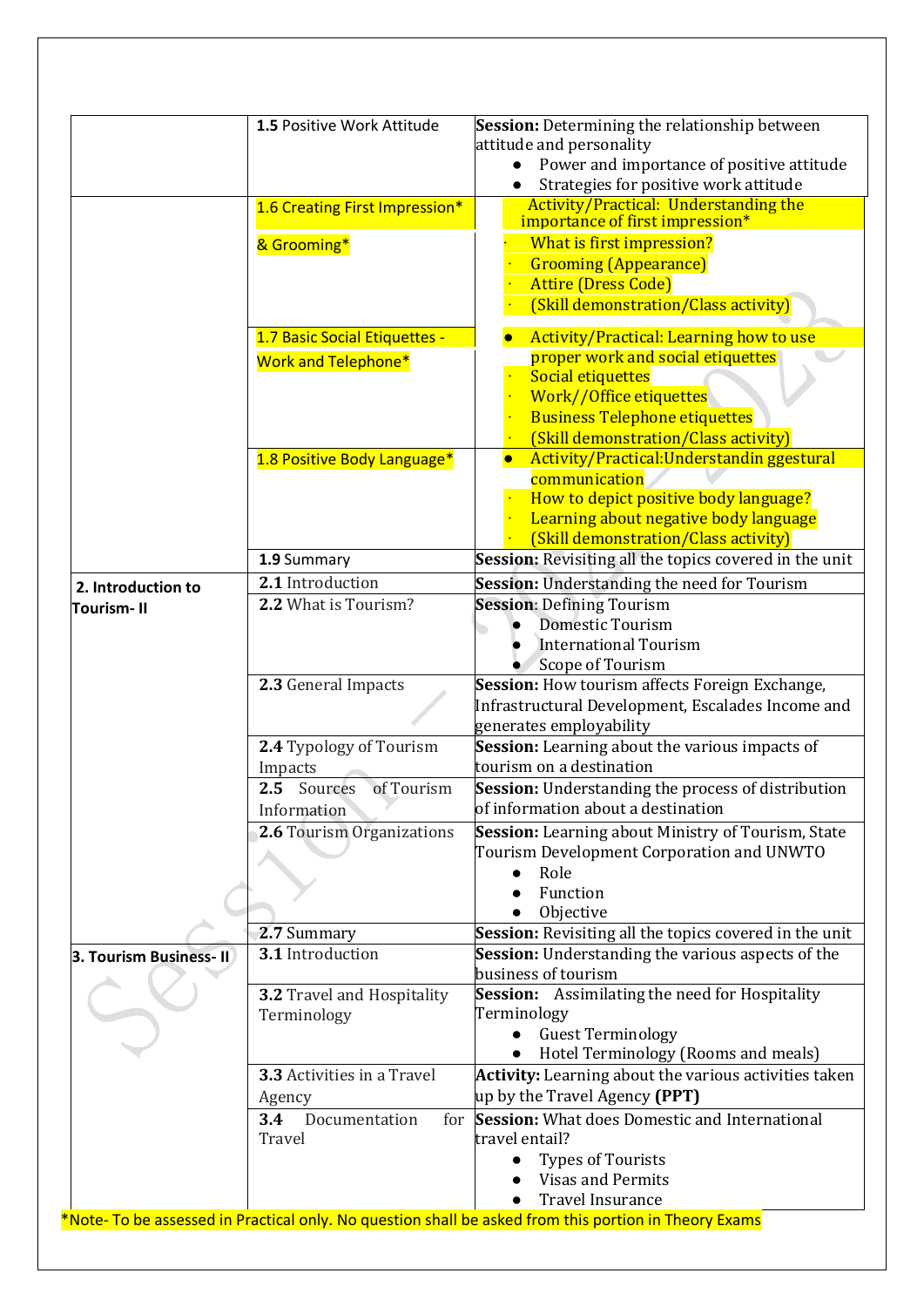|                         | 3.5 Summary                     | <b>Session:</b> Revisiting all the topics covered in the unit |  |
|-------------------------|---------------------------------|---------------------------------------------------------------|--|
| 4. Tourism Product- II  | 4.1 Introduction                | <b>Session:</b> What is a Tourism Product?                    |  |
|                         | 4.2 Classification of           | Session: Learning about the different types of                |  |
| <b>Tourism Products</b> |                                 | tourism products and its classifications                      |  |
|                         | 4.3 Natural Tourism             | Session: Assimilating knowledge about the different           |  |
|                         | Products of India               | kinds of natural tourism products                             |  |
|                         | 4.4 Man-Made Tourism            | Session: Assimilating knowledge about the different           |  |
|                         | Products of India               | kinds of Man-Made tourism products                            |  |
|                         | 4.5 Symbiotic Tourism           | Session: Assimilating knowledge about the different           |  |
|                         | Products of India               | kinds of Symbiotic tourism products                           |  |
|                         | 4.6 Event based Tourism         | Session: Assimilating knowledge about the different           |  |
|                         | Products of India               | kinds of Event based tourism products                         |  |
|                         | 4.7 Site Based Tourism          | <b>Session:</b> Assimilating knowledge about the different    |  |
|                         | Products of India               | kinds of Site Based tourism products                          |  |
|                         | <b>4.8 UNESCO World</b>         | <b>Practical/Project: Understanding the</b>                   |  |
|                         | <b>Heritage Sites*</b>          | need for identification protection and                        |  |
|                         |                                 | <b>preservation of Cultural and Natural</b>                   |  |
|                         |                                 | <b>Heritage</b>                                               |  |
|                         | <b>4.9 UNESCO World</b>         | <b>Practical/Project: Assimilating</b>                        |  |
|                         | <b>Heritage Sites in India*</b> | information about the 32 world heritage                       |  |
|                         |                                 | sites in India                                                |  |
|                         | 4.10 Summary                    | <b>Session:</b> Revisiting all the topics covered in the unit |  |

\*Note- To be assessed in Practical only. No question shall be asked from this portion in Theory Exams

# **PRACTICAL GUIDELINES FOR CLASS IX**

## **Assessment of performance:**

In class IX-The two internal examiners, assigned for the conduct and assessment of Practical Examinations each in Secondary School Curriculum (Under NSQF). Question for the viva examinations should be conducted by both the examiners. Question to be more of General nature, project work or the curriculum. Investigatory Project especially those that show considerable amount of effort and originality, on the part of the student, should get suitable high marks, while project of a routine or stereotyped nature should only receive MEDIOCRE marks.

# **Procedure for Record of Marks in the Practical answer-books:**

The examiner will indicate separately marks of practical examination on the title page of the answer-books under the following heads:-

# **Project -20 marks**

A 'project' can be an assessment task given to an individual student or a group of students on a topic related to the subject. The project results in a 'product' that is assessed. The project may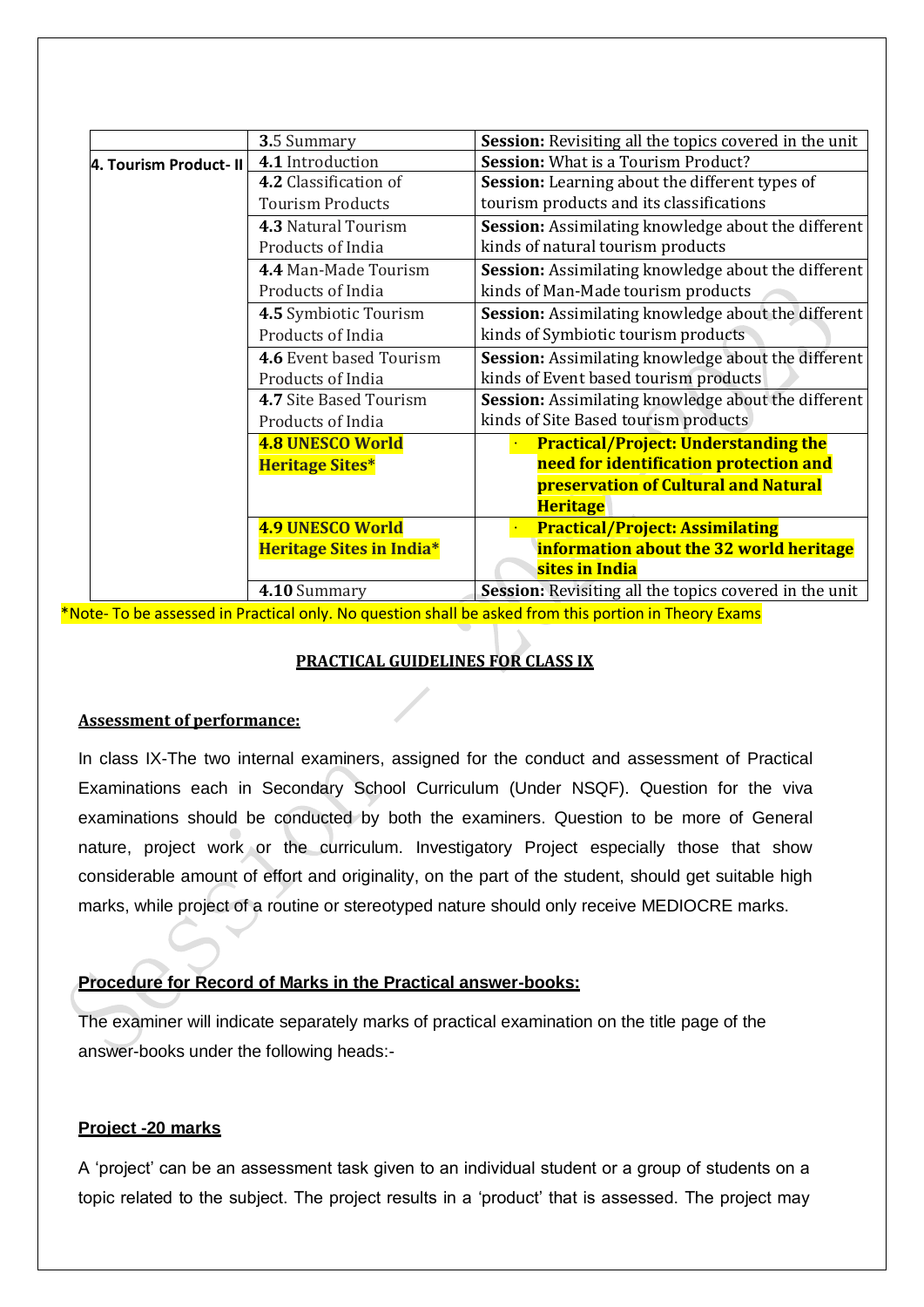involve both in-class and out-of class research and development. The project should be primarily a learning experience, not solely an assessment task. Because a great deal of time and effort goes into producing a quality product from a project assignment task, you should allow class time to work on the project. Projects options for the final practical are given below.

# **Viva based on Project -05 marks**

The teacher conducting the final practical examination may ask verbal questions related to the project, if any, done by the student. Alternatively, if no project has been assigned to the students, viva may be based on questions of practical nature from the field of subject as per the curriculum.

# **Practical File / Portfolio/ Power Point presentation -15 Marks**

Portfolios provide evidence for judgments of student achievement in a range of contexts. A portfolio contains a specific collection of student work or evidence. This collection of work should provide a fair, valid and informative picture of the student's accomplishments. Instructor shall assign students any outlet to study the elements in tourism.

# **Demonstration of skill competency in Lab Activities -10 marks**

Students should be asked to demonstrate acquired knowledge through in-lab activities such as Maps, Charts, Role-play, etc.

# **Suggested list of Projects** –

- 1. Students will visit a local monument and create a report by collecting information about the protection and maintenance of the monument as well as the services and facilities available at the monument.
- 2. Students will research, analyze and enlist the various tourism resources available in their city. It shall include suggestions to promote tourism.
- 3. Students will prepare a travelogue/ travel report of a place visited by them. The report shall include tourism trends, main tourist attractions and components of tourism of the place visited.
- 4. Students will create a detailed project on any one of Indian Railway tour packages on offer. Highlighting its salient features and promoting its strengths.
- 5. Students will research any one tourism product of their choice and create a detailed report on it. The report shall include introduction, history, importance, potential, and visitor information.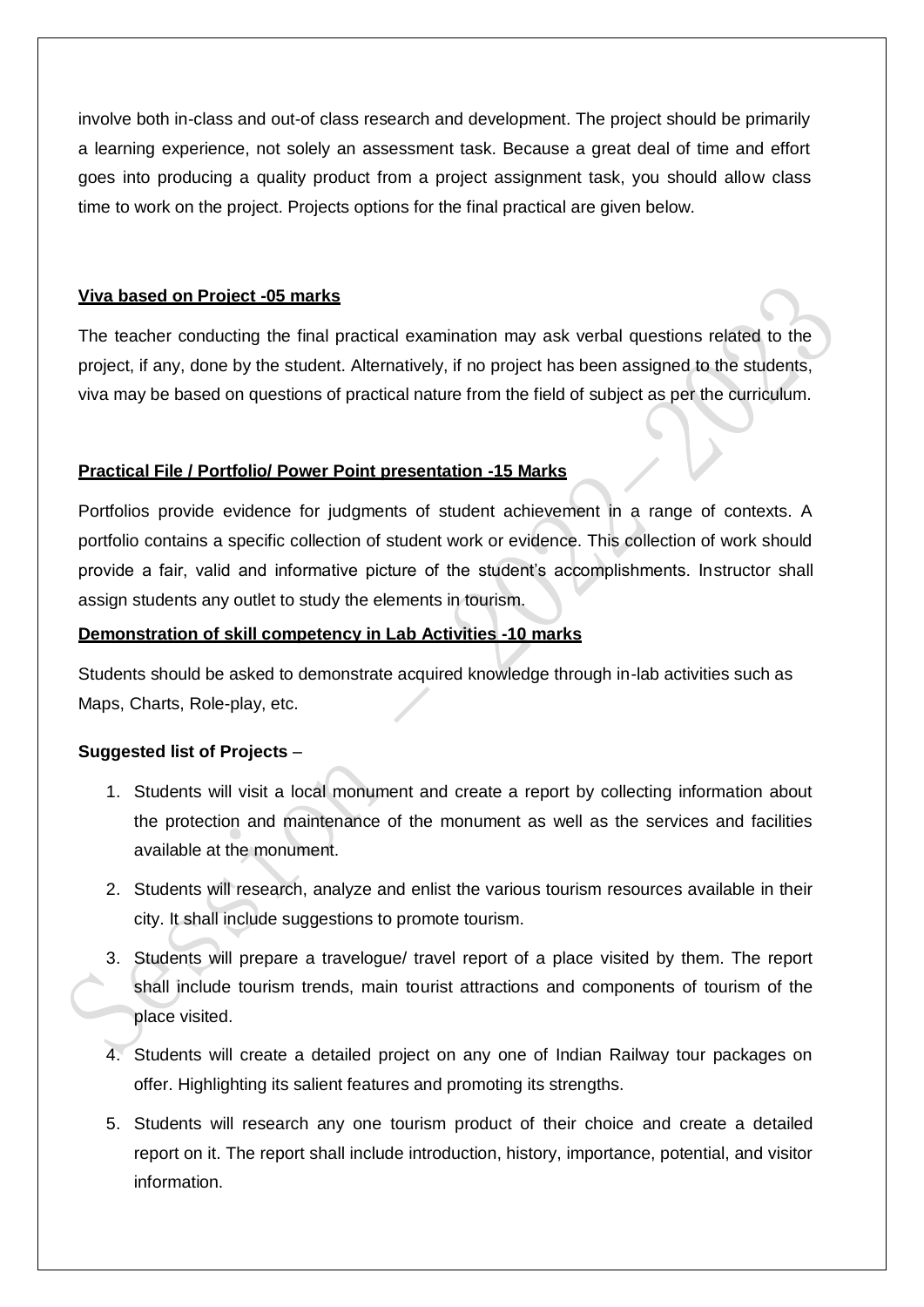- 6. Students will visit a hotel and create a catalogue on it. The catalogue shall include information about design, architectural details, banquets, restaurants, and memberships on offer and other important services.
- 7. Students will analyze and research the development and significance of Silk Route. It shall include maps, photographs, detail of traded commodities and importance of the route.
- 8. Students will analyze and research the development and significance of Grand Tour. It shall include maps, important landmarks and importance of the tour.
- 9. Students will prepare a travelogue/travel report on space tourism. The report shall include space tourism trends, main attractions and components of space tourism.
- 10. Students will visit a National Park or a Wild Life Sanctuary and create a report by collecting information about it. It shall include the available natural resources, the services and facilities on offer.

# **Guidelines for Project Preparation:**

## **The final project work should encompass chapters on:**

- a) Introduction,
- b) Identification of core and advance issues,
- c) Learning and understanding and
- d) Observation during the project period.

## **Activity to be suggested by internal examiner, to be conducted on practical day.**

## **Suggestive activities can be-**

- 1. Brochure making
- 2. Students to prepare poster on either of the following two topics and asked to present
	- a. A monument
	- b. A fair/festival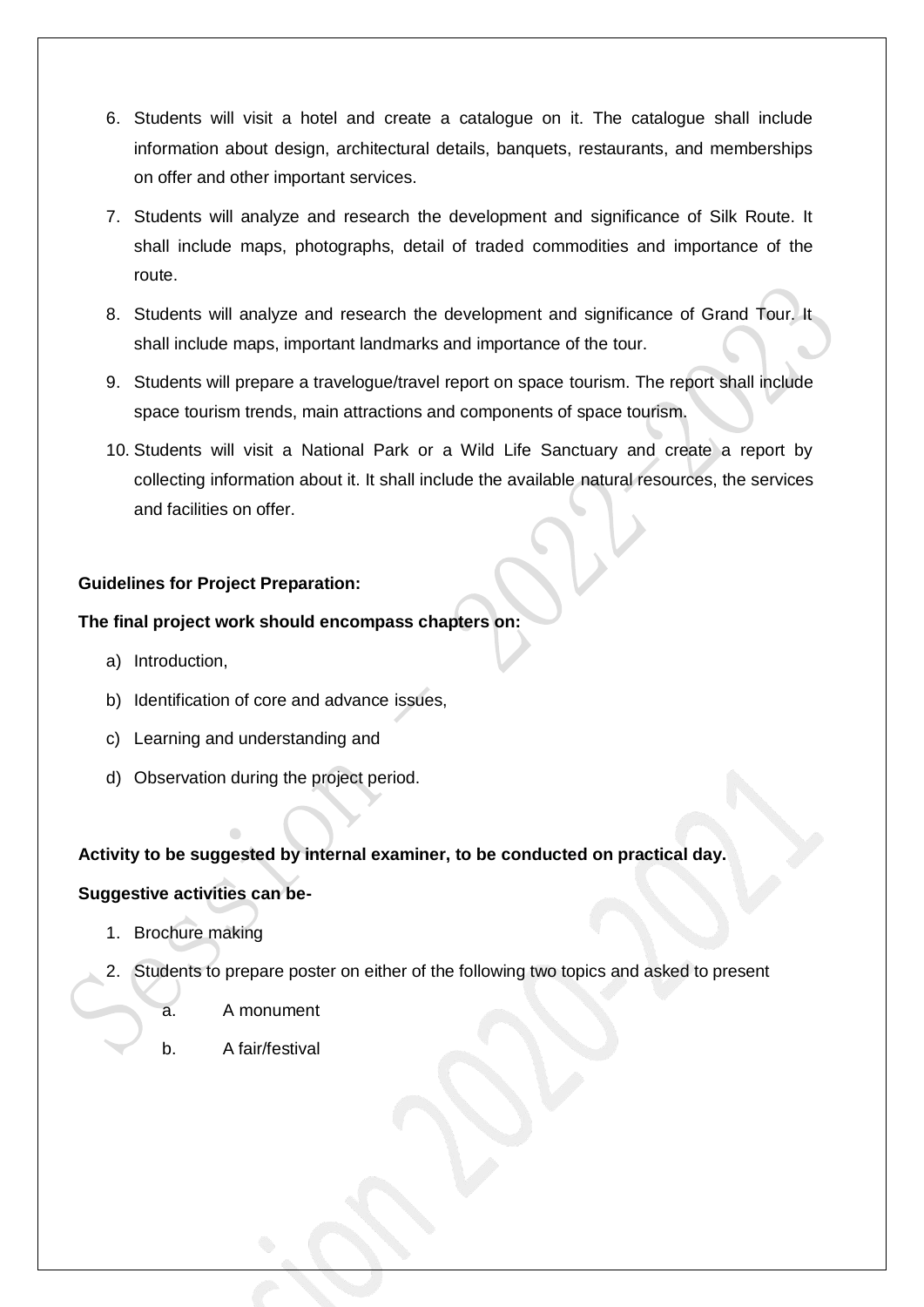# **PRACTICAL GUIDELINES FOR CLASS X**

## **Assessment of performance**:

In class X-The two internal examiners, assigned for the conduct and assessment of Practical Examinations each in Secondary School Curriculum (Under NSQF). Question for the viva examinations should be conducted by both the examiners. Question to be more of General nature, project work or the curriculum. Investigatory Project especially those that show considerable amount of effort and originality, on the part of the student, should get suitable high marks, while project of a routine or stereotyped nature should only receive MEDIOCRE marks.

## **Procedure for Record of Marks in the Practical answer-books:**

The examiner will indicate separately marks of practical examination on the title page of the answer-books under the following heads:-

## **Project -20 marks**

A 'project' can be an assessment task given to an individual student or a group of students on a topic related to the subject. The project results in a 'product' that is assessed. The project may involve both in-class and out-of class research and development. The project should be primarily a learning experience, not solely an assessment task. Because a great deal of time and effort goes into producing a quality product from a project assignment task, you should allow class time to work on the project. Projects for the final practical are given below.

## **Viva based on Project -05 marks**

The teacher conducting the final practical examination may ask verbal questions related to the project, if any, done by the student. Alternatively, if no project has been assigned to the students, viva may be based on questions of practical nature from the field of subject as per the curriculum.

## **Practical File / Portfolio/ Power Point presentation -15 Marks**

Portfolios provide evidence for judgments of student achievement in a range of contexts. A portfolio contains a specific collection of student work or evidence. This collection of work should provide a fair, valid and informative picture of the student's accomplishments. Instructor shall assign students any outlet to study the elements in tourism.

## **Demonstration of skill competency in Lab Activities -10 marks**

Students should be asked to demonstrate acquired knowledge through in-lab activities such as Maps, Charts, Role-play, etc.

Suggested list of Projects –

1. Make a survey report on the impacts of tourism. It shall include both positive and negative impacts.